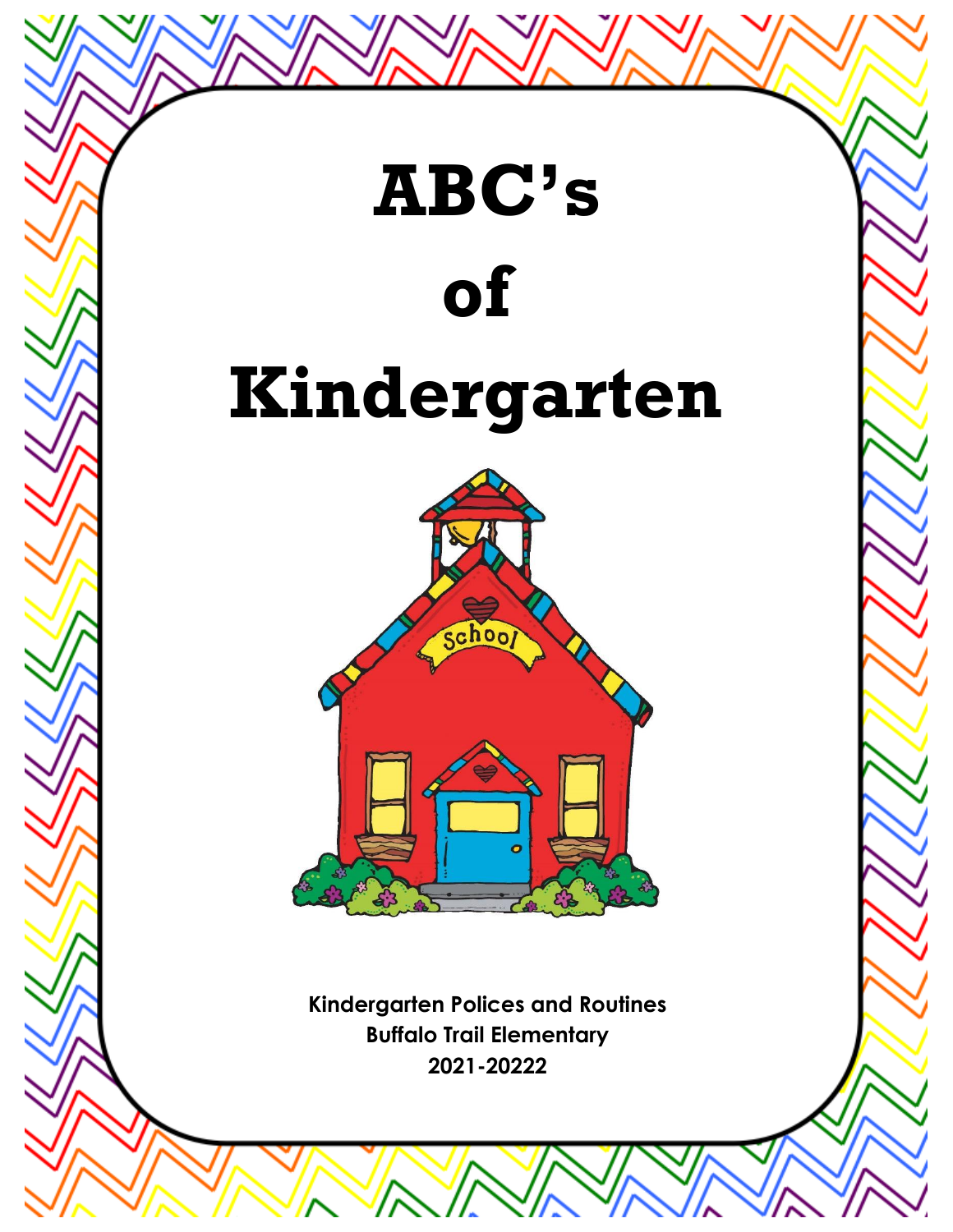

#### Ai**s for Attendance, Absences, and Allergies**

Attendance – A successful school experience is the responsibility of the child, the parents, and the school. Your child's progress, both academically and socially, is influenced to a great extent by daily participation. Regular attendance without tardiness is critical.

Absences – Excessive absences hinder a child's progress. It is also important now to instill in your child the importance of school. If your child is going to be absent, you must call the school at 720-886-4000, or use the Buffalo Trail app and let the school know of your child's absence. Please plan family trips during our scheduled breaks. It is hard for your child to make up work missed in kindergarten since most work is hands-on and is completed in class.

Allergies – If your child has any allergies please make sure that we are aware of them. Please bring paperwork to our school nurse, Nurse Heather. We especially need to know about food allergies and insect bite reactions.

### B**is for Buffalo Bucks, Birthdays, and Backpacks**

Buffalo Bucks –As a part of our Positive Behavior Intervention and Supports (PBIS) system, students earn buffalo bucks for following expectations that support responsible, respectful, and safe behaviors. Students collect buffalo bucks, and once they collect \$50 they can turn them into their teacher to collect a special prize.

Birthdays – Birthdays are important to us all and especially important to children at this age! **Please be advised that the Buffalo Trail school policy is that students and families may not provide food or "treats" for a student's birthday.** Because of food allergies and health concerns, time taken away from learning, and availability for all students to have comparable birthdays, we feel that our own celebration will make the student feel special. We will provide the birthday boy/girl with a song, small gift (pencil, bookmark, etc.) If you would like to also give a small gift to the entire class on your child's birthday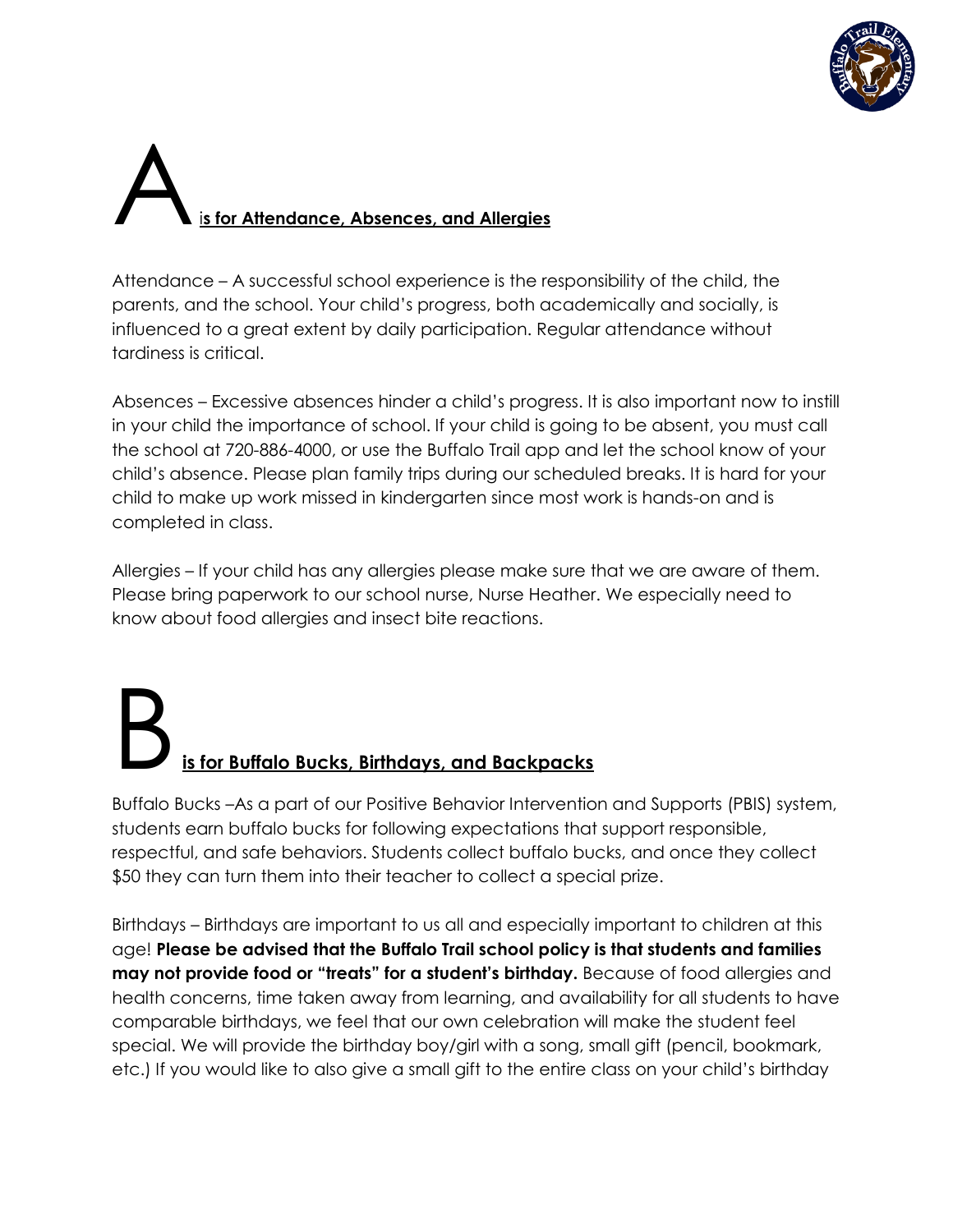

that is acceptable, but please give the gifts to the teacher and let them know ahead of time.

Backpacks – Backpacks help your child carry projects and books to and from school. Please check your child's backpack DAILY.

#### C**is for Conferences, Clothing and Check-In**

Conferences- In mid to late August we will have, "get to know you" conferences with you and your child. This is a time for you to meet with your child's teacher, tell them about your student, and set academic and social goals for kindergarten. Parent/Teacher conferences with your child's teacher will be held following Trimester 1 and 2 (approximately November and February/March). These conferences will be 20-25 minutes in length and will cover your child's progress within the classroom. Online signup information will be provided by your teacher prior to all conferences.

Clothing – Please dress your child in comfortable clothing that is appropriate for kindergarten and in accordance with the Buffalo Trail dress code. Also, please remember to dress them appropriately for the weather. We do have outdoor recess during the winter months, so cold and snow can be a factor.

Check-In- The safety of our students is the number one priority at our school. All visitors must check-in at our front office. If you are volunteering, dropping off something for your child, dropping off late, or picking up your child early, please sign in at the front office first. You will need to have your driver's license to be scanned into our system. Once you have checked in, the office staff will call us to let us know that you are in the building. Our mobile classroom doors are always locked and we will not open or answer the door unless we are expecting you.

### D**is for Discipline, Drop-off, and Dismissal**

Discipline – Establishing good classroom discipline is essential to each child's success, confidence, and well-being. Buffalo Trail follows the Positive Behavior Intervention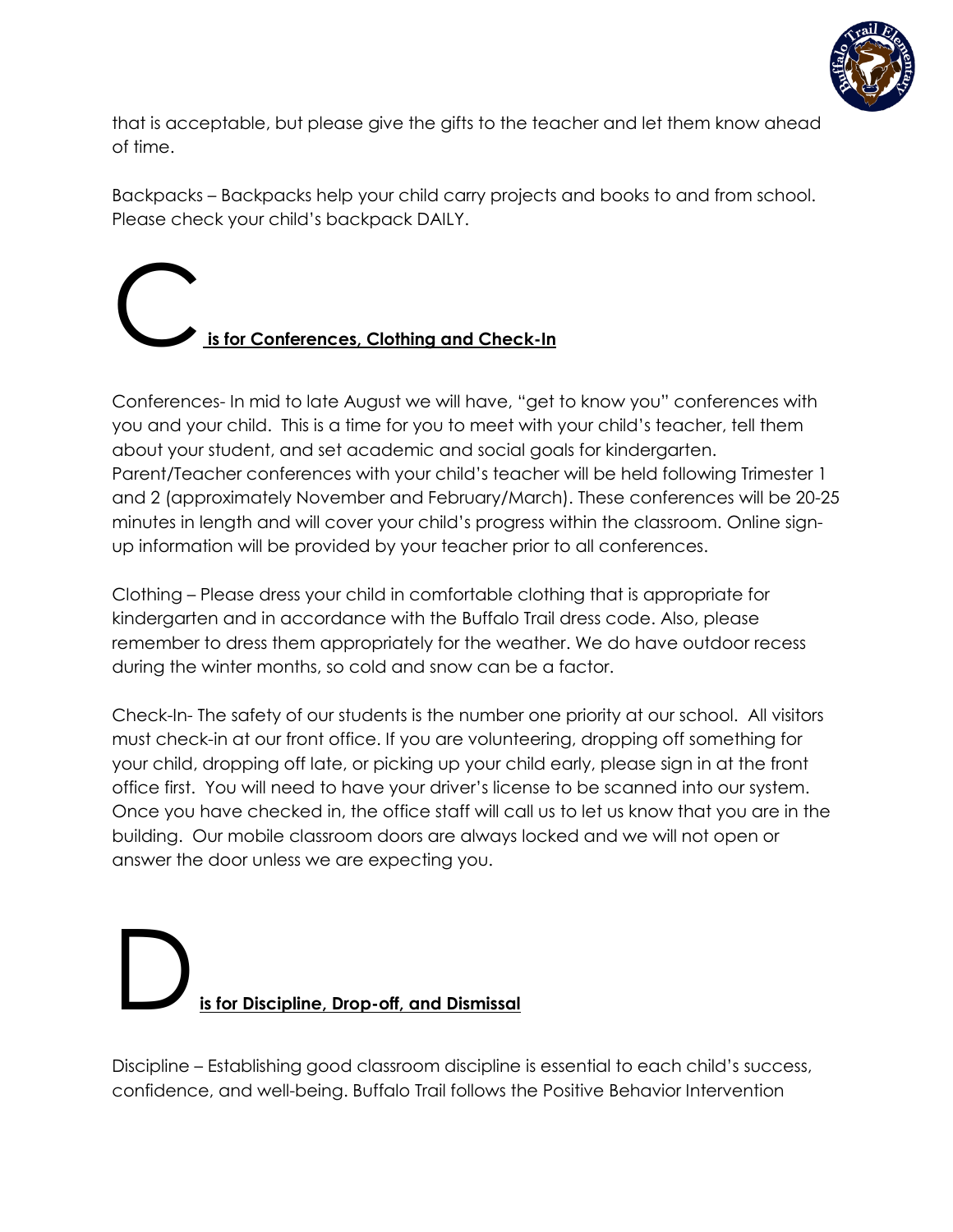

Supports (PBIS), which promotes respectful, safe, and responsible behaviors. Every child should feel that the classroom environment is safe and secure, free from all threats of physical and emotional harm. The children will learn the purpose of the classroom expectations and develop the idea that our classroom is a community with the common purpose of learning, growing, and becoming friends.

Drop-off- Students may begin to arrive to school at 7:50am. Teachers will greet students at their classroom door. You may park on Progress Drive and walk your child to their classroom mobile. **Please be aware of no parking signs including the bus loop right outside of the classroom mobiles.** If your child attends Buff Club in the morning, a Buff Club employee will walk the students outside to their classrooms. Siblings may also walk your kindergartners to their mobile, then go to class.

Dismissal – Dismissal is at 2:45pm. Please do not come to the classroom to pick up your child. We will bring students outside our mobiles when the bell rings. If kindergarteners are walking home with an older sibling, please be sure everyone knows the designated meeting spot at the classroom mobiles. If your child is going home with another adult, make sure you notify the classroom teacher via written note/email and that adult is listed on your student's emergency contact form. If your child attends Buff Club after school, a Buff Club employee will pick them up from our classrooms and take them to Buff Club. If your student rides the bus, their teacher will watch them walk to the bus loop, which is located right outside our classroom mobiles.

#### E**is for Email, Email Lists, and Emergencies**

Email – We check our email as frequently as possible. If you have an important message for your child regarding after school change in plans, please call the office and they will notify us directly.

Email Lists – Please check your email periodically as we will be sending out information regarding events and activities. If you are not receiving emails, please contact your student's teacher to confirm.

Emergencies – Please make sure that all of your contact information is always up to date at the office, so that we are able to reach you.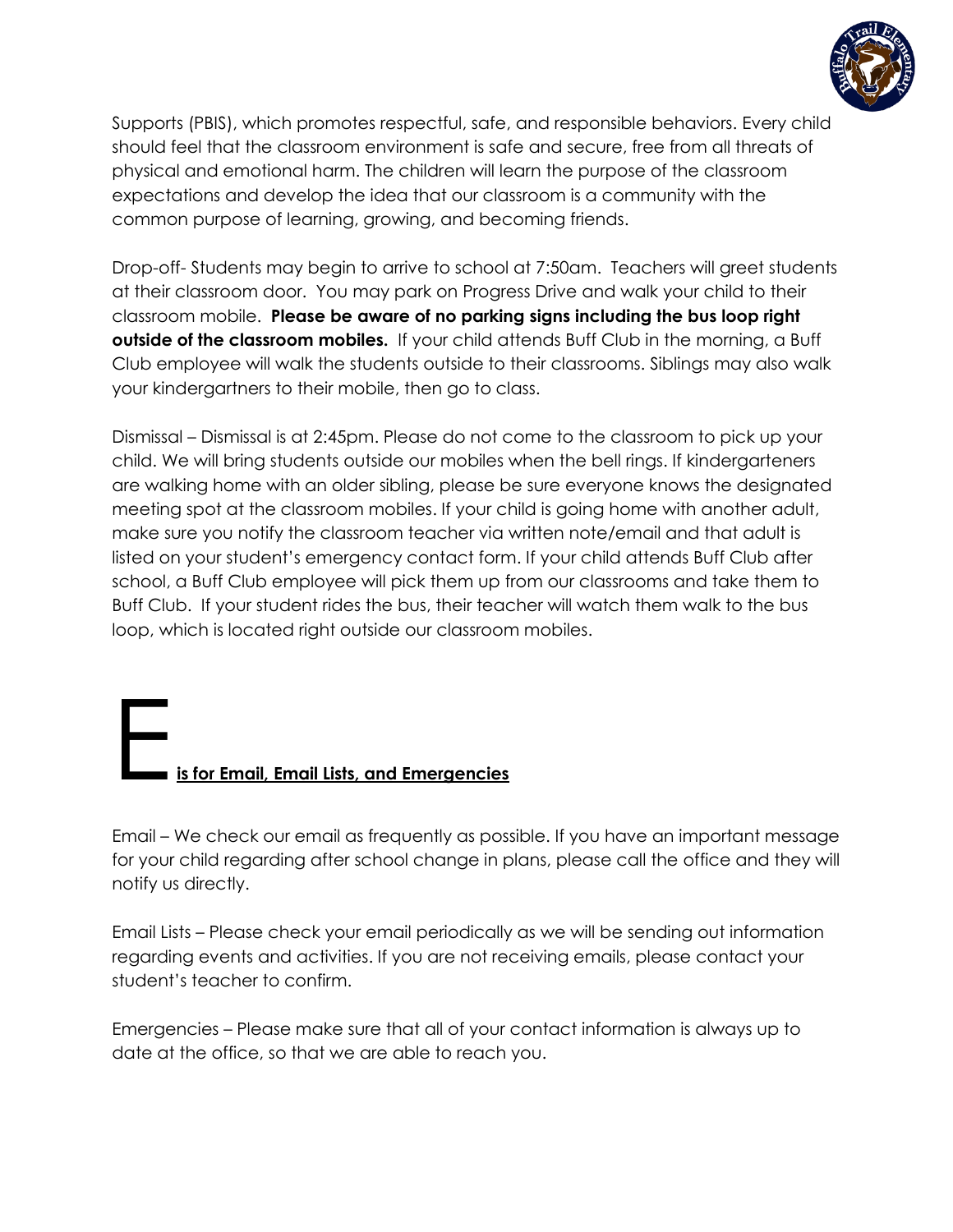

# **Fig. 3**<br>**<u>is for Field Trips</u>**

Field Trips – We are hopeful that in fall 2021 we will be able to attend field trips. If we can, per district guidance and Covid-19 protocols, we will schedule one or two field trips to enhance our curriculum. Permission slips and requests for fees will be sent home prior to each trip. School buses will provide the transportation. Parent volunteers will be chosen on a first come, first served basis. No siblings may accompany us on our trips.

# G**is for Good Behavior**

Good Behavior – Our kindergarten is a safe and happy place where lots of learning takes place. We are a classroom family where teamwork and good relationships are expected. We will spend time learning class procedures and practicing them. Each student is expected to act within our standards of behavior as a class and school aligned with PBIS. Problems will be dealt with one on one. If misbehaviors continue, you will be contacted for support.

#### <u>s for Hands-on Learning a</u>nd Homework

Hands-on Learning – The best way to help children learn is to make activities fun. Important concepts can be learned by doing meaningful hands-on activities. There are times when seatwork at the tables is required and necessary, but for the most part our classroom will be an active learning environment.

Homework – Homework will be sent home on Thursday in your child's Thursday folder. All homework must be returned the next Thursday. Please read the directions of the homework. All homework is a review of concepts already taught in class. The homework papers and games may seem "easy" to some students if they have already mastered the skill, but extra practice of all skills is important for all students' success. If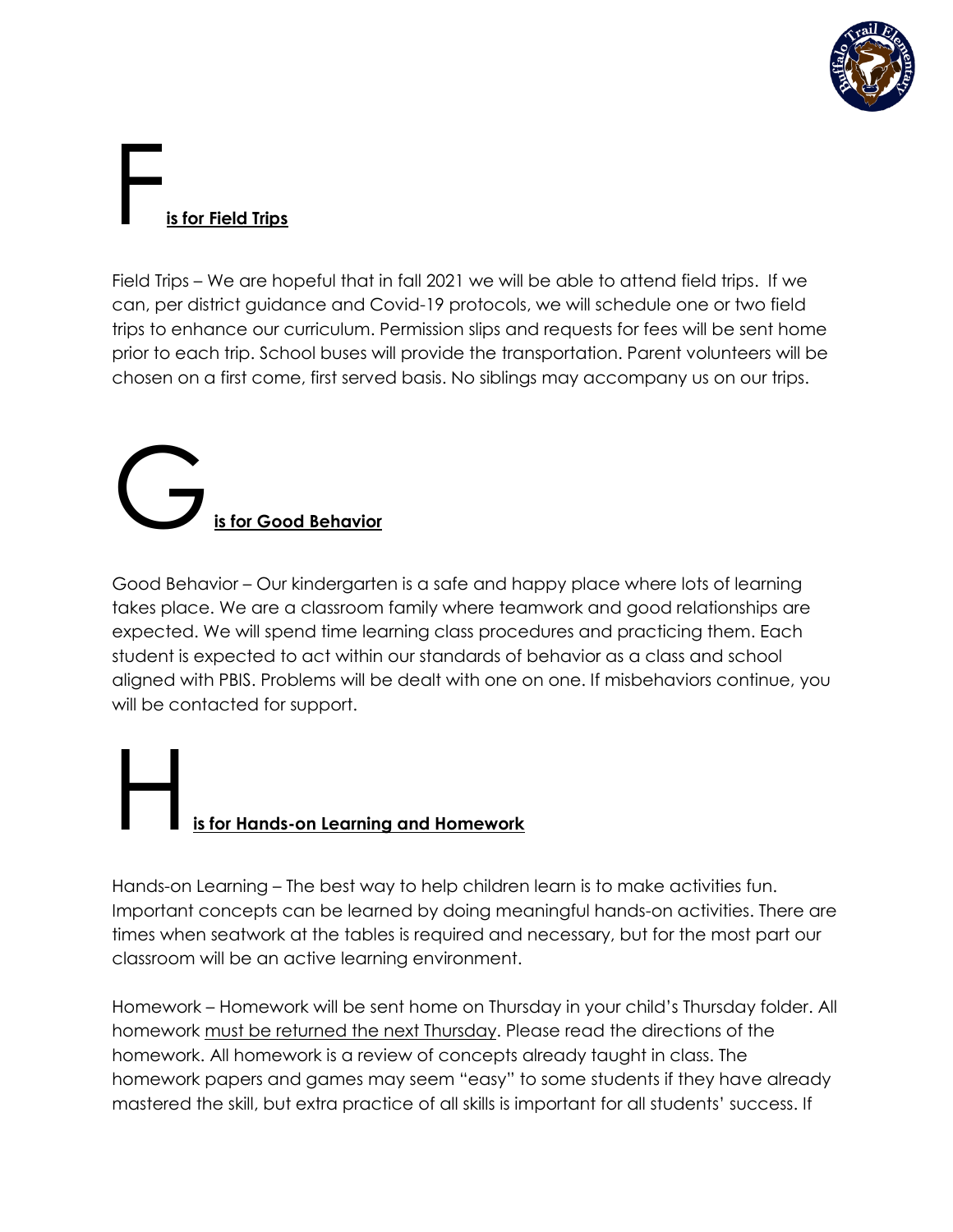

your child becomes frustrated, please just send us a note letting us know, and stop after 10-15 minutes of working time. If there is a question on how to complete the work, let us know. Our goal of homework in kindergarten is to set a homework routine. We ask you do 15-20 minutes of homework a night including pages sent home on Thursday, reading to and with your child, and having your child read and write the kindergarten power words.

#### I **is for Independence and Internet Usage**

Independence – Kindergarten students may be young, but they are highly capable. An important part of learning, and fostering skills that will carry students throughout their education, is the skill of independence. All students need assistance, but only up to the point where they can do it on their own. Each child becomes increasingly independent at different times, though allowing them to learn this is a key to their success! We teach this through our daily instruction, and you can help by providing minimal yet adequate support during homework and learning at home as well.

Internet Usage – Kindergarteners will have many opportunities to use the internet, including our wireless laptops. Please be sure to sign and return the Internet Usage consent form at the beginning of the school year.



Joyful Learning – Children learn best when they are feeling loved and encouraged to try new things. Our classroom builds a feeling of mutual respect, being risk-takers, and supporting each other when we make mistakes. Smiling faces are important!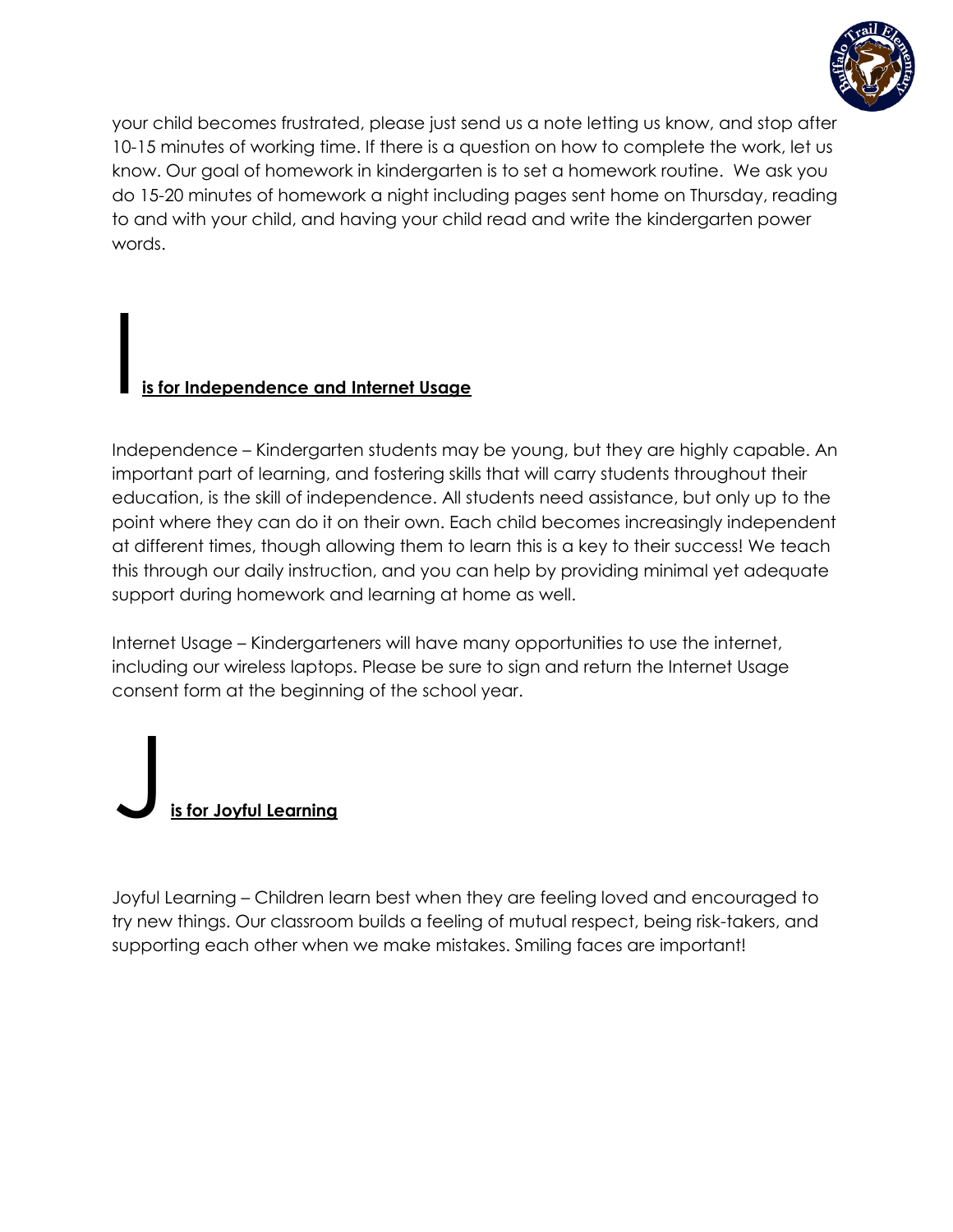

# K**is for Kindness**

Kindness – Students in our classroom are encouraged and expected to treat all members of our class, as well as others in society, with kindness and respect. Bothering others, bullying, and interrupting learning will not be permitted.

#### L**is for Library, Letters, and Lunch**

Library – We have a scheduled library time every week. Kindergarten students will check out new books each week, if their book is returned. Be sure to help your child remember to bring back their books each week on their library day.

Letters – The beginning of kindergarten is filled with letters, letters, and more letters! Unlike schooling in the past where one letter was taught each week, at Buffalo Trail we have experienced the fact that students can learn letters much faster, while retaining the knowledge required to apply such skills to reading and writing. We do one letter each day during the initial months of the school year. This includes instruction on letter recognition, sound, and writing. Once we have worked through the alphabet, this knowledge is then stretched to more advanced literacy skills. As educators we understand that students mastery of such skills comes at varying levels, and we continually teach to each student's needs.

Lunch- Kindergarten has a designated time to each lunch every day. Students may bring their lunch or buy school lunch. You can pay online for your students' lunch. Lunch menus are available online on the Buffalo Trail and Cherry Creek websites. Please make sure your child's lunch includes nutritious and protein foods to refuel them for the rest of their day!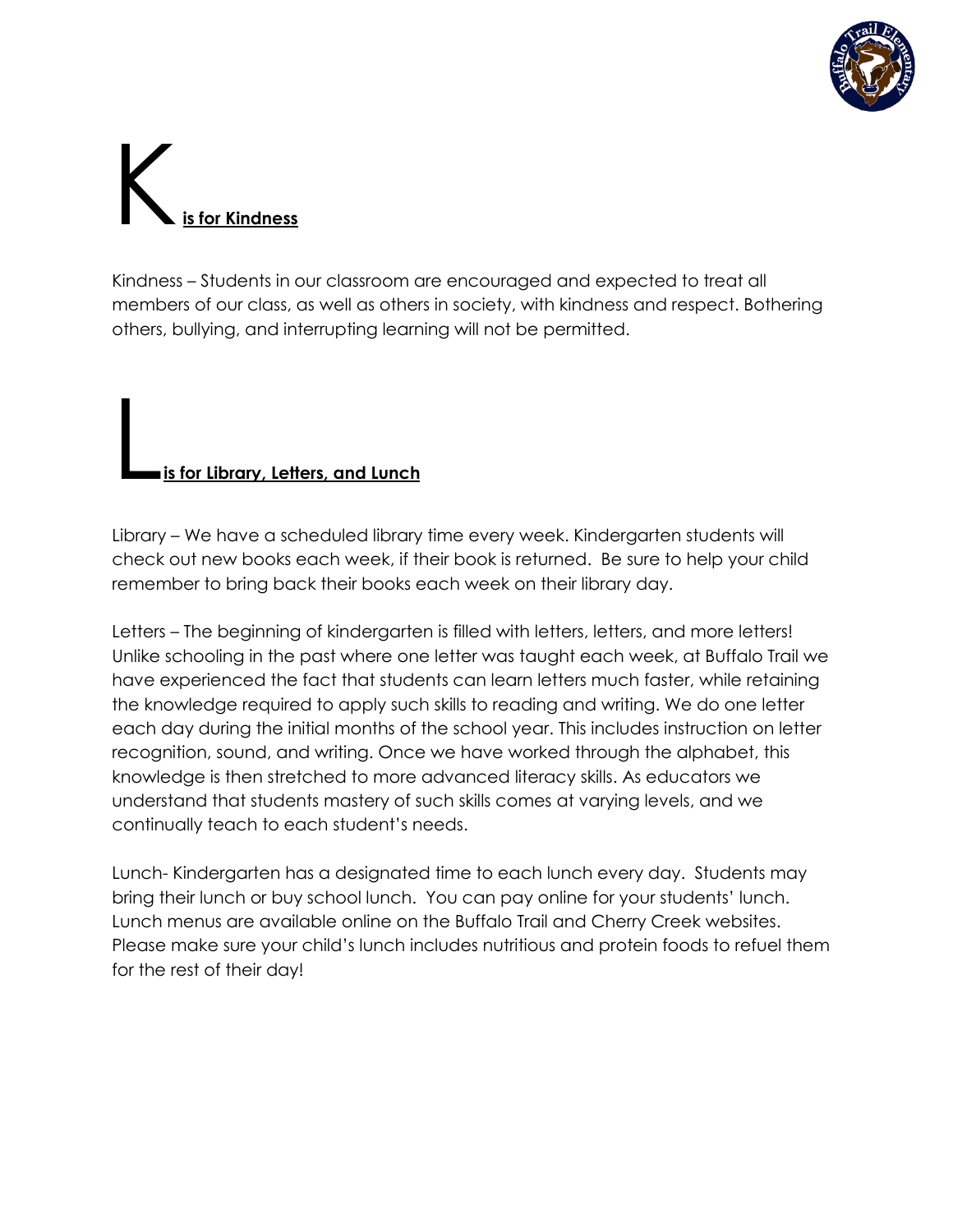

# M**is for Meetings**

Meetings – Please respect that we are not available before or after school unless you have a scheduled appointment. As you can imagine, our schedules are quite full, but we would love to schedule a time to talk with you. Thank you for your cooperation in this matter.

# N**is for Nightly Reading and Nurse**

Nightly Reading – We cannot stress enough the importance of reading with your child! In order for your child to progress and become a reader, they need to be reading to you, and you need to be reading to them. Even if it is just a short book, please try to read with your child every night.

Nurse- We are so lucky to have a nurse at our school. Nurse Heather is one of the first people your students will get to meet. If your child has medication that needs to be taken at school, you will touch base with her and she will take care of it all. You may get a call from her if your child has any bumps or bruises that often occur at recess.

### O**is for Office Staff and Open Communication**

Office Staff – We have a wonderful staff in the front office who can assist you with questions and will be there to answer calls during the school day.

Open Communication – Please let us know if you have ANY concerns or questions regarding your child throughout the year. We feel that it is our job to work together as partners to help your child have a successful first year. We try to check our messages throughout the day, but of course there are times when we are unable to. If you have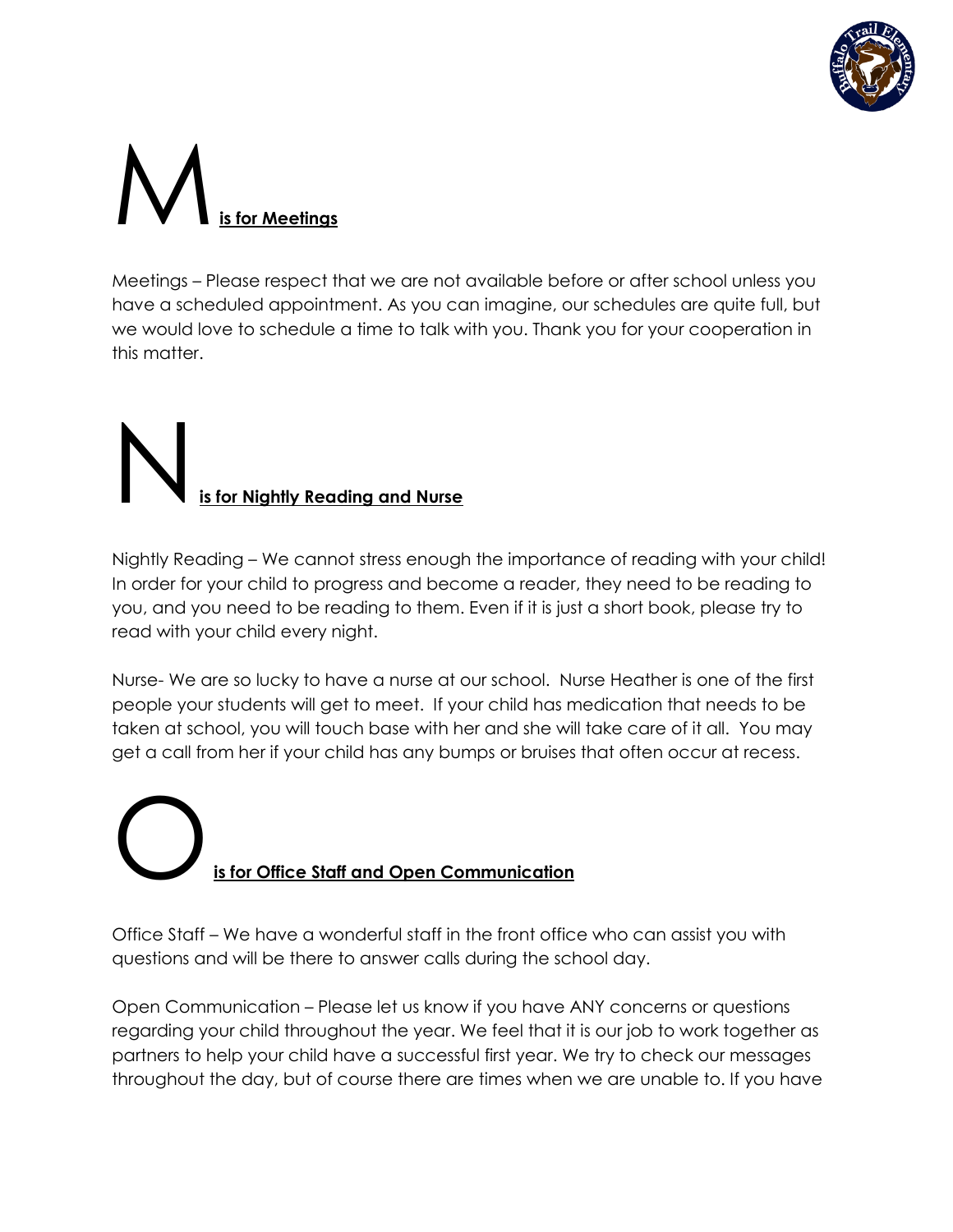

an urgent message and you want to be sure that we get it before school is out, please call the office at 720-886-4000, and they will be sure to pass along the message.

### P**is for Parent Involvement, and PTCO**

Parent Involvement – We love parent and family involvement! Please be involved in your child's kindergarten year as much as you can. Your support of school activities makes your child feel important, and sends the message that you value school! We are always happy to have your help for special activities in the classroom. We will try to let you know at least one week ahead of time if we need specific help. We hope that you can come and join in the fun!

PTCO (Parent/Teacher Community Organization) – All parents are encouraged to join the school's PTCO. It is a great way to meet other kindergarten parents and get involved in all the great things they support. Come to meetings and find out more about community outreach, enrichment activities, fundraisers, student achievement support, and all the fun social events. BTPTCO will also send out weekly emails via your child's teacher weekly updates of Buffalo Trail happenings. Here at Buffalo Trail we have been so fortunate to have community leaders within our PTCO who have given so much to the school. Reach out to **btptco@gmail.com** for any questions, or to get involved!

#### Q**is for Questions and Quick Goodbyes**

Questions – Please contact us if you have any questions or concerns regarding your child's education. We will make every effort to meet with you and discuss your concerns. Many of you are sending your first child to school and may still have some unanswered questions. Please feel free to call us at school or email.

Quick Goodbyes – Quick goodbyes leave dry eyes! The first day, and maybe some to follow, might be accompanied with tears, but please know that usually once you are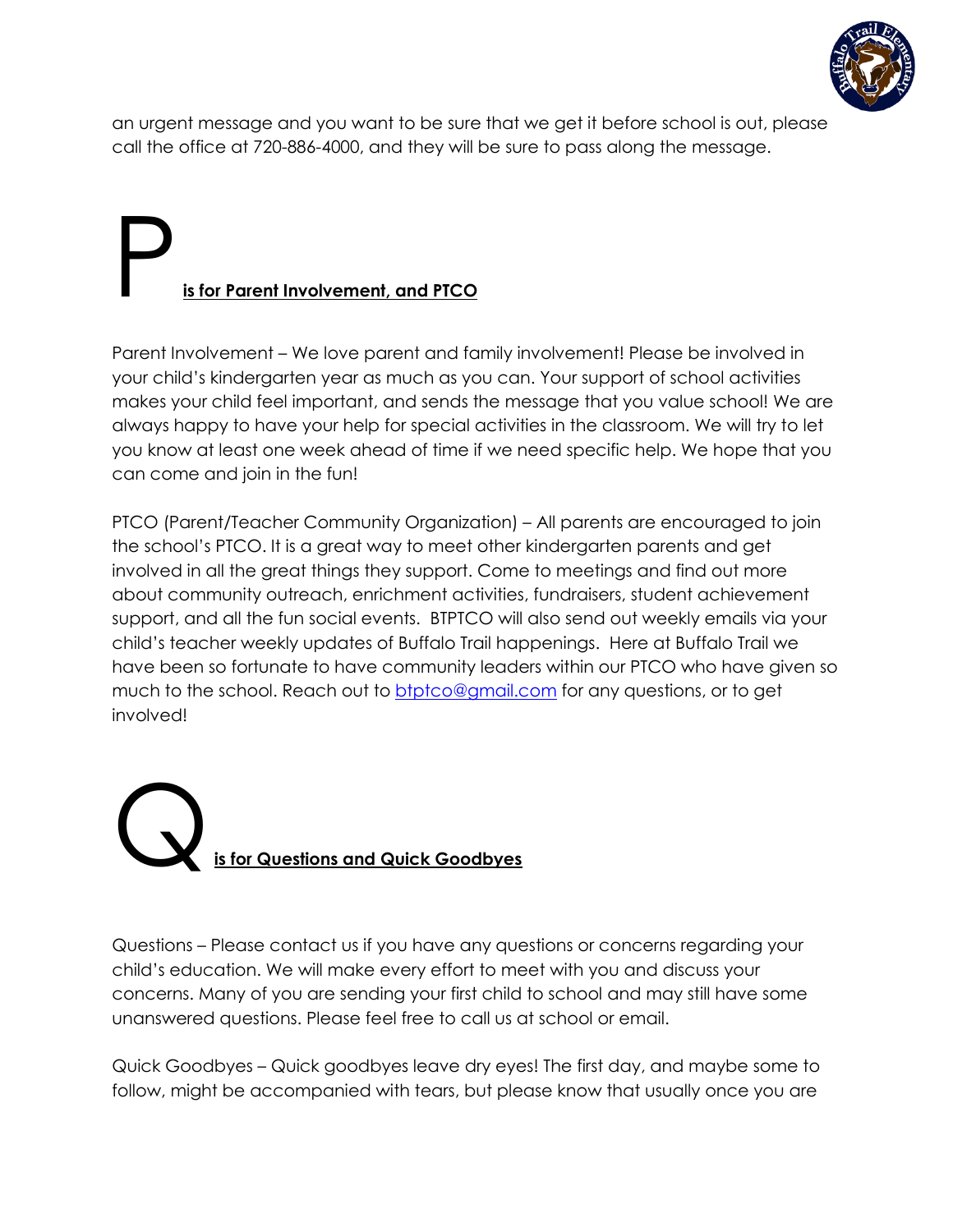

gone your child's tears stop. On the first day of school encourage your child that they will have a great day, and then make your goodbye quick.

### R**is for Report Cards and Restrooms**

Report Cards – Report cards will be sent home two times during the year. Trimester 2 report cards will go home in February/March, and Trimester 3 report cards will go home at the end of the year. Kindergarten in the Cherry School District does not provide a Trimester 1 report card in November, though we will go over your student's progress during fall conferences.

Restrooms – We have restrooms located in our mobile classrooms, and your child is allowed to go whenever needed. Unfortunately, accidents will happen, and we will make sure that your child is sent to the nurse's clinic for a change of clothes. Keeping an extra set of clothing in your child's backpack is extremely helpful.

#### **is for Snacks and Safety**

Snacks – We will have snack time once a day. Students need to bring their own snack. Please ensure your student's snack is healthy, easy to eat, and not messy. Pre-cut fruit, vegetables, fruit snacks, crackers, granola bars, and squeezable applesauce are a few examples.

Safety – Safety is always our main priority. To ensure the safety of students in different situations that may arise we will practice fire, tornado, and lockdown drills. The teachers will talk about the drills and practice with students as a class before the whole school practices. If your child is sensitive to loud sounds or suffer from severe anxiety caused by fire alarms or tornado sirens, please let your teacher know so that we can accommodate them properly during the drill or if the situation would arise. Our goal is for our students to learn safety, not be scared. Our principal will notify all Buffalo Trail parents when a lockdown drill has been practiced at school.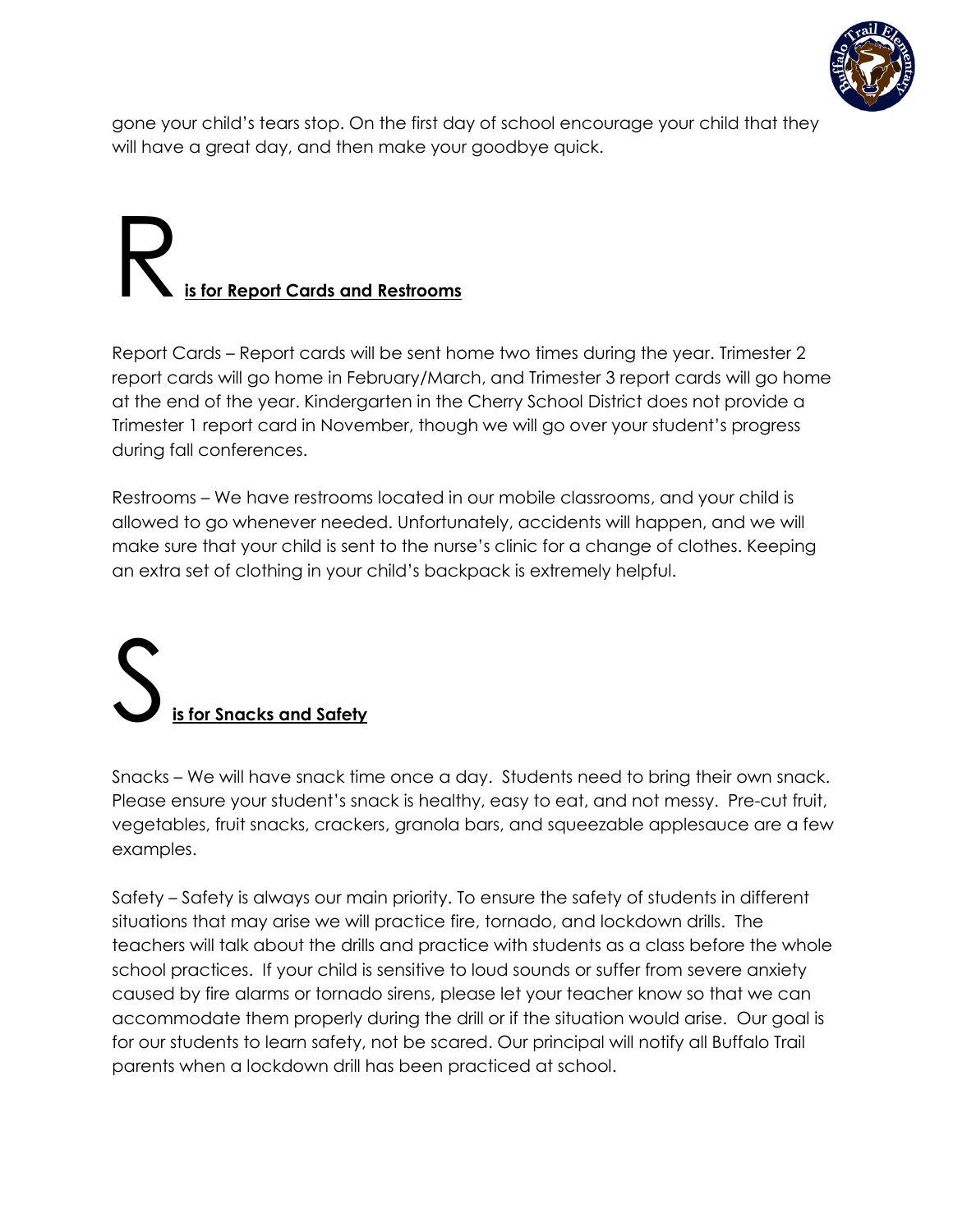

#### T**is for Tardies, Toys, and Teaching Assistants**

Tardies – Students who are late to school are considered tardy. This means they arrive after the 8:00am bell. The school keeps a record of these tardies, and they will be documented on your child's report card. Excessive tardies are disruptive to the class, as well as to your child's learning. Please make every effort to get your child to school on time! If your child is late to school, please bring them to the front office where they can get a tardy slip and a teacher's assistant will walk them out to our classroom mobiles.

Toys – No toys are to be brought to school other than during designated times. If students choose not to listen, the toy will be taken and an adult will need to come to the classroom to get it back.

Teaching Assistants – At Buffalo Trail, we are fortunate to have Teaching Assistants (T.A.) who work with each grade level, or a combination of grade levels. These amazing staff members support us within the classroom, during our instruction, and while students are at lunch and recess. T.A. time varies, but your child will likely talk about our T.A.'s, and we're so thankful for their support.

#### U**is for Unique and Updates**

Unique – Each child in our school is unique and wonderful. In kindergarten we learn about how we are unique and special, and we celebrate our differences and similarities. We also learn about the different cultures within our class.

Updates-Each week, or every other week, you will receive a weekly update email from your child's teacher. This email will let you know what we are learning in class as well as important dates and upcoming events. We feel it is important for you to be in the loop of what is happening in our classrooms and this is the best way we can keep you updated! You will also receive updates from our PTCO in a weekly email blast that we will send you.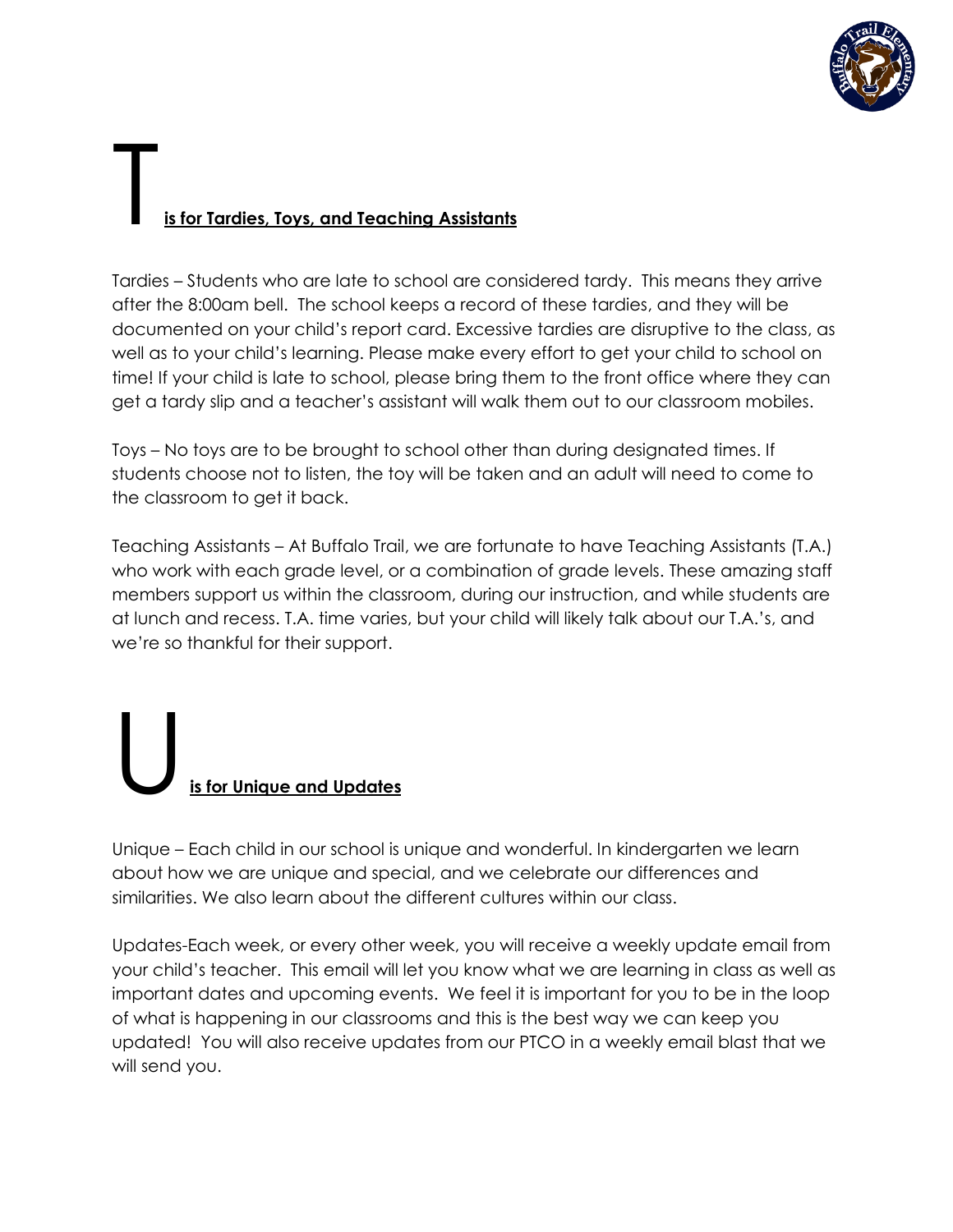

# V**is for Visitors, Volunteers**

Visitors – Buffalo Trail has a policy that ALL GUESTS (including familiar faces) are required to check in at the office. All guests must enter through the main doors. After visitors buzz in, the school secretary will print a visitor badge that must be worn as long as they are in the school. Visitors must have a photo ID. It is important to remember that while this may seem inconvenient to frequent visitors, it is the goal and responsibility of the school to create a safe learning environment.

Volunteers – Volunteering in the classroom is encouraged and welcomed! We love your help! Your child's teacher will let you know whether there will be a sign-up sheet, or email system for volunteers. Occasionally in kindergarten, students will behave very differently when their parents are helpers in the room. If this becomes a problem, we will ask that you help prepare projects at home instead of in the classroom. In addition, younger siblings will not be permitted to join you on your volunteer day. Before volunteering in the classroom you must sign and return the parent volunteer confidentiality form to your student's classroom teacher.



Water Bottles – Staying hydrated is something we teach as a healthy lifestyle habit. Therefore, water bottles are certainly permitted in the classroom if you so choose. Teachers will either let students place them at their tables, or have a designated area. Additionally, water bottle fill up stations are available in the hallways, and students are always allowed drinks during appropriate times.